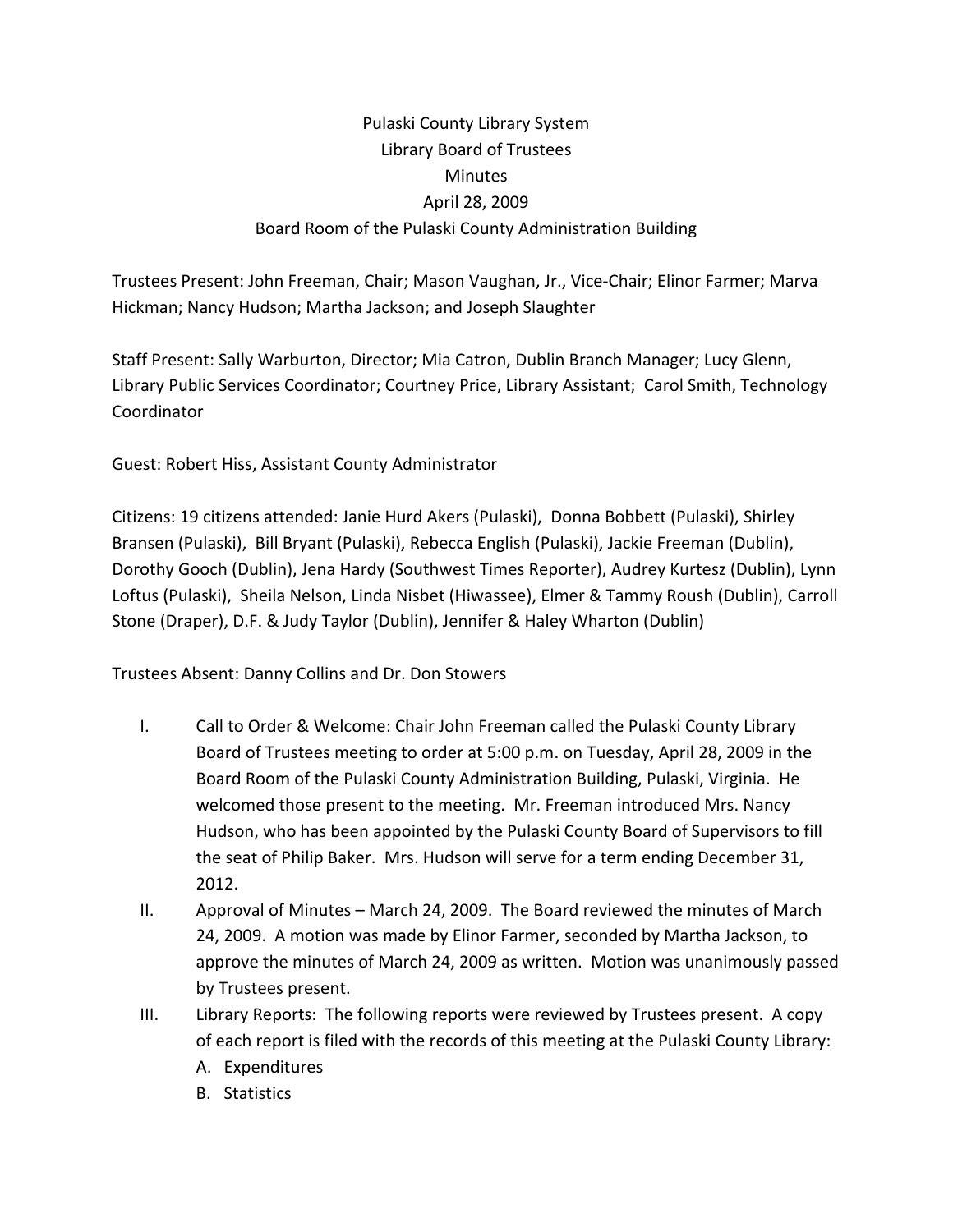- C. Dublin Library Report
- D. Technology Report
- E. Children & Youth Services Report
- F. Library Director's Report
- IV. Follow‐up from Previous Meeting:
	- A. Belle, the cat residing at the Charles and Ona B. Free Memorial Library: Knowing that guests at the meeting were interested in this topic, Chair John Freeman moved this issue to the top of the agenda to allow citizens to express their opinions.
		- 1. Mr. Elmer Roush of Dublin, VA spoke in favor of allowing the cat to remain at the Dublin Library. He presented a petition to the Board that was circulated in Dublin and Pulaski and questioned why the cat may have to be relocated now after living happily at the library for several years. He hoped that his petitions are not ignored.
		- 2. Bill Bryant, President of the Pulaski County Humane Society, presented articles about library cats and spoke in favor of allowing the cat to remain at the Dublin Library. He introduced statistics about the Humane Society and expressed his hope that the cat would not be returned to the society for placement.
		- 3. Donna Bobbitt of Pulaski, Virginia spoke in favor of allowing the cat to remain at the Dublin Library. She stated that Belle is taken care of and loved and is a good cat, helping relieve stress.
		- 4. Dorothy Gooch of Dublin, Virginia spoke in favor of allowing the cat to remain at the Dublin Library. She quoted an article entitled, "The Latest Stop‐Smoking Aid: Your Pet" from the April 20, 2009 issue of *Woman's World*. Citing the benefits of pets for health issues. She also suggested that citizens could help pay for a rider to the insurance policy if that should become necessary.
		- 5. Linda Nisbet of Hiwassee, Virginia spoke in favor of allowing the cat to remain at the Dublin Library. Ms. Nisbet was attracted to the individuality of a small town and stated that the attraction of the Dublin Library is Belle. She suggested that there should be alternatives for those with allergies and requested that gentler rules and common sense prevail.
		- 6. Judy Taylor of Dublin, Virginia spoke in favor of allowing the cat to remain at the Dublin Library. Ms. Taylor stated that Belle is an intelligent cat who chooses to befriend only those who love cats and can be used to teach children.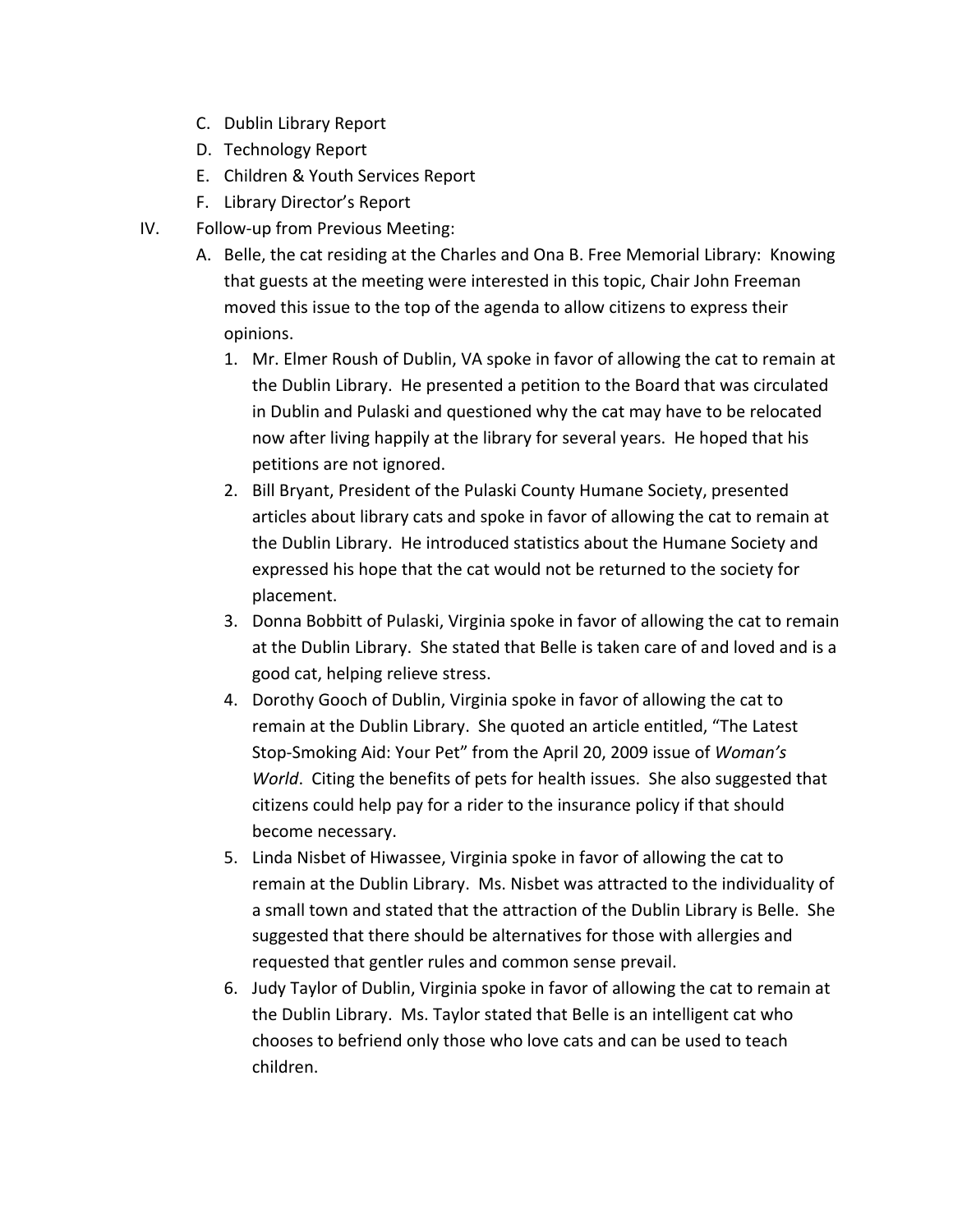- 7. Carroll Stone of Draper, Virginia spoke in favor of allowing the cat to remain at the Dublin Library. As the owner of Sunshine Tours, Mr. Stone has cats in his office and sees the benefit of allowing cats in the workplace. He visited the library for the first time today.
- 8. Jennifer Wharton of Dublin, Virginia spoke in favor of allowing the cat to remain at the Dublin Library. She and her family moved to the area this week from Missouri and are residing in a recreational vehicle at this time while looking for housing. They chose to visit Dublin Library because Belle is there and her children can get books and visit a pet at the same time. She expressed the opinion that Belle gives the library a personality.
- 9. Haley Wharton of Dublin, Virginia and the daughter of Jennifer Wharton spoke in favor of allowing the cat to remain at the Dublin Library. She stated that it makes her feel good to be around animals. That she loves to read and she loves cats and having both together is wonderful.
- 10. D.F. Taylor of Dublin, Virginia spoke in favor of allowing the cat to remain at the Dublin Library. Mr. Taylor stated that all animals have feelings and a move to a new home will traumatize the cat.
- 11. Sheila Nelson stated that she is an active member of the Friends of the Library and a long‐time library user. She asked to pose a few questions of the board: Why is this question surfacing at this time? Is there a deeper issue? Various library board members responded.

Chair John Freeman read letters from Kathy Jo Sledd and Vickie Kidd, both in favor of allowing the cat to remain at the Dublin Library. He added that Joey Rash, author of a letter in the Southwest Times, and T. Crawford, author of a letter sent to both the Southwest Times and the Roanoke Times Current section are not registered library patrons.

Mr. Freeman commented that:

- The Library Board must act as good stewards of library funds
- The Library Board must be concerned about people who do not use common sense and may be "sue crazy" and feels that the board must err on the side of caution
- The Library Board must consider the staff and their best use of time
- The Library Board must consider people who have allergies to cats
- Mr. Tom McCarthy, Pulaski County Attorney, has informed him that the Trustees cannot be sued as individuals in the event of a liability issue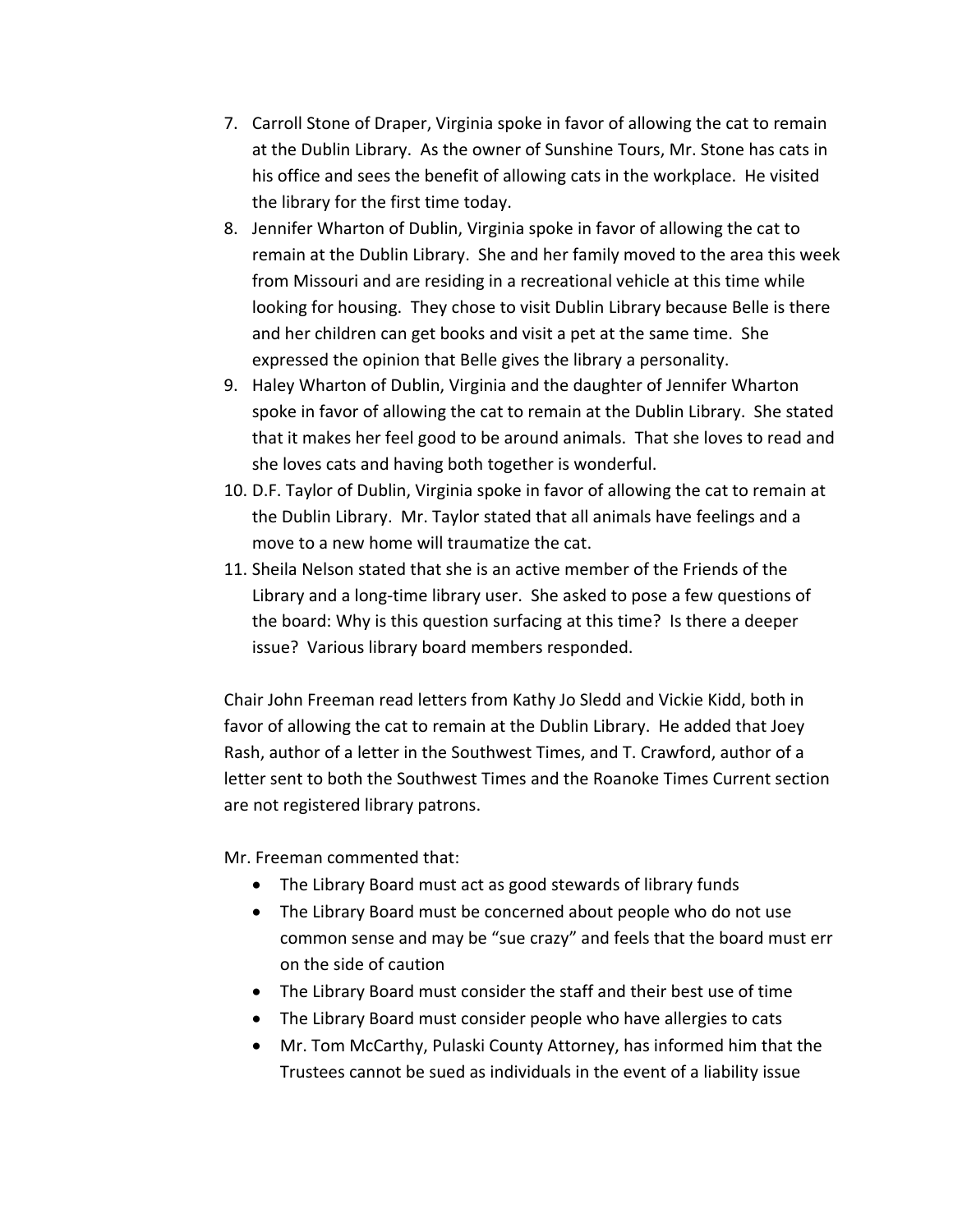- Mr. Freeman requested the inoculation schedule for the cat which shows that shots were updated on September 17, 2008
- Mr. Freeman stated his concerns about someone tripping over the cat which could lead to a lawsuit
- Mr. Freeman expressed concerns that Belle is left by herself every weekend and up to three or four days on holiday weekends

Mr. Robert Hiss, Assistant County Administrator, reported that the insurance carrier stated that it is a local decision and if the cat is permitted to stay the library can limit liability by keeping the vaccinations current, declawing the cat, removing the cat from the library when requested to do so, etc. Mr. Hiss also reported that according to the Department of Justice and citing the Americans with Disabilities Act, allergies are not a covered disability.

Mr. Vaughan questioned if it is a good use of staff time to be watching the cat, keeping it out of the water fountain, etc.

Ms. Hickman – no comment

Ms. Jackson stated her commitment to animals and expressed that it is difficult to take emotion out of an emotional situation. She cannot advocate declawing which was met by general agreement. She further commented that it is a public building, an animal is a liability, and it is an issue of safety. If the library is sued and the insurance company settles, the cost of insurance will increase. She suggested several options such as giving the cat a new home, but the cat could visit the library weekly. The fact that this has been in the newspaper and made such an issue will require the Library Board to respond to the majority but also protect the rights of the minority.

Ms. Farmer reminded everyone that the library is funded by taxes paid by all of the citizens of Pulaski County.

Mr. Slaughter stated that his perspective is different from others in that he has worked as a safety inspector. He continued that in his experience, animals should not to be allowed in the workplace

After discussion from the floor Ms. Farmer moved for a vote and Mr. Slaughter seconded the motion. Mr. Vaughan requested that the issue be studied a little longer and the motion was withdrawn by Ms. Farmer.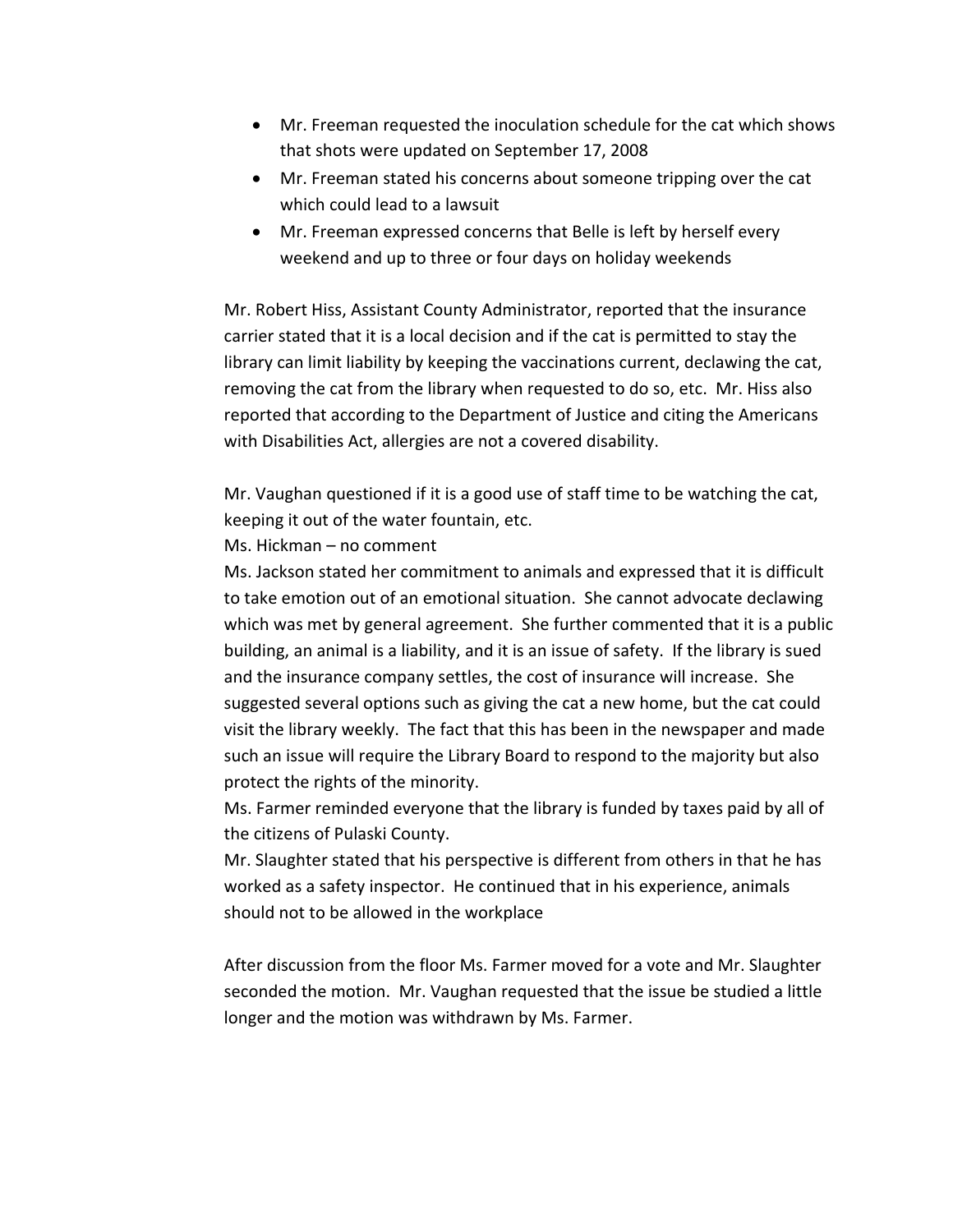The motion was made to table the issue by Mr. Vaughan and seconded by Ms. Jackson. The motion was carried with five votes in favor, one against, and one abstained.

Ms. Jackson then made the motion to put together a packet of information that has been provided by the public in favor of keeping the cat and that all of the Trustees will then be asked to study this information prior to the next scheduled meeting of the Board. Sally Warburton, Director, will compile such a packet for the Trustees to peruse. Mr. Vaughan seconded and the motion was passed unanimously.

Robert Hiss advised the Board that they are not obligated to provide another public comment session. Therefore, Ms. Jackson moved that the next meeting of the Board will return to the Pulaski Library. The motion was seconded by Mr. Vaughan and the vote in favor was unanimous.

- B. FY 2010 Budget neither the county budget nor state aid have been finalized but they look to remain about the same as FY 2009.
- C. Naming of the Virginia Kelly McNeil Room the Friends of the Library will design and purchase a plaque and frame a short history of her service to the community to hang in the meeting room of the Pulaski Library.
- D. The Smith Endowment invested with the Community Foundation Mr. Andy Morikawa of the Community Foundation stated in an email to Nancy Burchett that the Library's funds are maintained in a cash account (money market fund) and the principal is not at risk. The total donations to the fund equal \$93,726 and the administrative fee is 1% of the year-end fund balance. In an email dated April 5, 2009 Mr. Joe Morgan, Consultant with Springsted Incorporated and past Pulaski County Administrator, stated that "the Foundation provides a useful service for bequests such as the Smith endowment. The annual fee seems reasonable. The Foundation assumes responsibility for accounting and compliance with regulations governing such endowments." He continued by recommending that "the Library Board establish a policy for use of the endowment. My experience with such endowments is that either the principal is reserved and the earnings are used for small ongoing projects or the principal is dedicated to a one‐time expense." He goes on to explain these suggestions (see attached email)
- E. SESCO Management Consultants in a letter to Mr. John freeman, Board Chair, dated April 8, 2009, Mr. William E. Ford, President & CEO of SESCO Management Consultants states that "we are committed to seeing through the employee